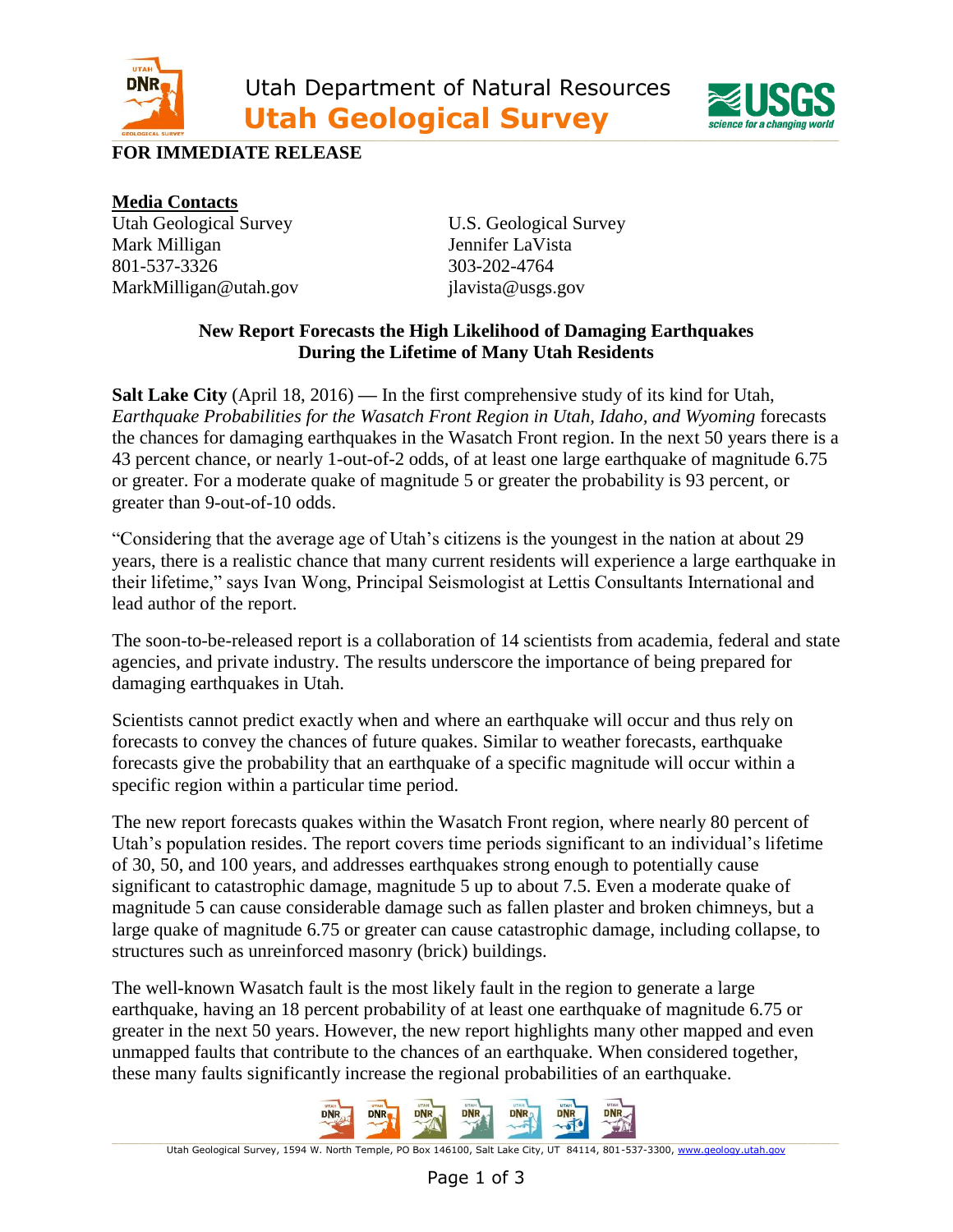



Utah residents have several resources available to help them with earthquake preparedness. The annual Great Utah Shakeout is Utah's largest earthquake drill. Nearly 1 million people are expected to participate in this year's drill on April 21<sup>st</sup>. For more information and to sign up see [shakeout.org/utah.](http://shakeout.org/utah/)

Be Ready Utah, the state's emergency preparedness program run by the Division of Emergency Management, shares information about earthquakes and other hazards on its website, [BeReadyUtah.gov,](http://www.utah.gov/beready/index.html) and everywhere on social media.

The Utah Seismic Safety Commission publication *Putting Down Roots in Earthquake Country— Your Handbook for Earthquakes in Utah* gives information on earthquake hazards and preparedness, and is available at [www.utah.gov/beready/documents/roots\\_earthquake\\_low.pdf.](http://www.utah.gov/beready/documents/roots_earthquake_low.pdf)

The Earthquake and Engineering Research Institute, Utah Chapter, recently published a report describing hazards and loss estimates from a magnitude 7 earthquake in the Salt Lake City area. *Scenario for a Magnitude 7.0 Earthquake on the Wasatch Fault–Salt Lake City Segment— Hazards and Loss Estimates* is available at [dem.utah.gov/wp](http://dem.utah.gov/wp-content/uploads/sites/18/2015/03/RS1058_EERI_SLC_EQ_Scenario.pdf)[content/uploads/sites/18/2015/03/RS1058\\_EERI\\_SLC\\_EQ\\_Scenario.pdf.](http://dem.utah.gov/wp-content/uploads/sites/18/2015/03/RS1058_EERI_SLC_EQ_Scenario.pdf)

Also, EERI Utah is conducting a Utah Earthquake Resiliency Workshop [\(utah.eeri.org/?p=441\)](http://utah.eeri.org/?p=441) on April 27 at the Viridian Event Center in West Jordan. This workshop will highlight topics related to improving community recovery after a damaging earthquake. The workshop will feature nationally known experts as keynote speakers with significant background in the field of resilience.

\_\_\_\_\_\_\_\_\_\_\_\_\_\_\_\_\_\_\_\_\_\_\_\_\_\_\_\_\_\_\_\_\_\_\_\_\_\_\_\_\_\_\_\_\_\_\_\_\_\_\_\_\_\_\_\_\_\_\_\_\_\_\_\_\_\_\_\_\_\_\_\_\_\_\_\_\_\_\_\_\_\_\_\_\_\_\_\_\_\_\_\_\_\_\_\_\_\_\_\_\_\_\_\_\_\_\_\_\_\_\_\_\_\_\_\_\_

Utah Geological Survey Miscellaneous Publication 16-3, *Earthquake Probabilities for the Wasatch Front Region in Utah, Idaho, and Wyoming*, is expected to be released in early May and will be available for purchase from the Utah Department of Natural Resources Map and Bookstore, 1-888-UTAHMAP, [www.mapstore.utah.gov.](http://www.mapstore.utah.gov/) A PDF will be viewable on the UGS website at [geology.utah.gov.](http://geology.utah.gov/) This research was funded by grants from the USGS National Earthquake Hazards Reduction Program with additional support from the Utah Geological Survey and URS Corporation. The Utah Geological Survey, a division of the Utah Department of Natural Resources, provides timely scientific information about Utah's geologic environment, resources, and hazards.

The U.S. Geological Survey has produced a non-technical summary of the full earthquake probabilities report. USGS Fact Sheet 2016-3019 is available at [pubs.er.usgs.gov/publication/fs20163019.](https://pubs.er.usgs.gov/publication/fs20163019)

For more information about the Wasatch Front earthquake forecast, please contact:

Ivan Wong Lettis Consultants International, Inc. (925) 482-0360 [wong@lettisci.com](mailto:wong@lettisci.com)



Utah Geological Survey, 1594 W. North Temple, PO Box 146100, Salt Lake City, UT 84114, 801-537-3300[, www.geology.utah.gov](http://www.geology.utah.gov/)